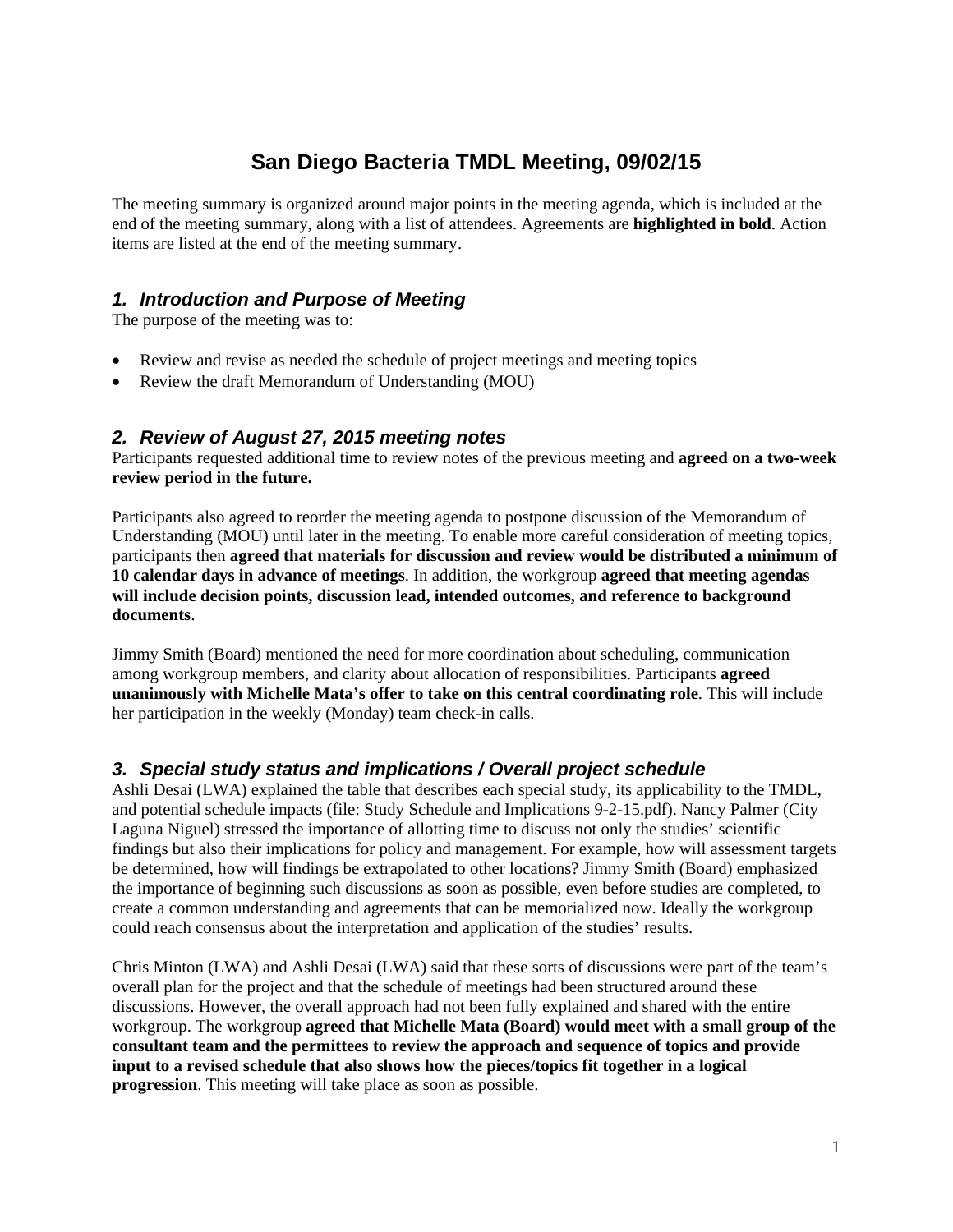The time needed for these discussions will have an impact on the overall schedule. Jimmy Smith (Board) stated the importance of allowing time for study results, especially those from the cost benefit analysis, to be produced and assessed, and for the workgroup to hopefully reach consensus on their implications for the TMDL. Time invested at the front end in achieving consensus will pay dividends on the back end in terms a speedier process with less conflict. A permittee concern is that a less aggressive schedule will constrain their ability to develop needed implementation plans, a process that requires a long lead time, especially where capital improvement projects are involved. On the other hand, a compressed meeting schedule will reduce participants' ability to fully consider and discuss the planned set of topics. Jimmy Smith (Board) noted that the submission of the Reopener Report starts the Board's clock ticking on their review process and it would not be fair for that to happen if the Board does not have the full set of information it will need (e.g., results of the cost-benefit analysis). After further discussion of options for moving forward, and briefly viewing prepared discussion materials, the **workgroup agreed to use the September 10 meeting as a trial run of the planned approach** for discussing in more detail the implications of studies for the TMDL. The time needed for discussion and the amount of progress made will provide useful input to a revised schedule, which will be discussed in more detail at the September 10 meeting.

The workgroup then discussed the time needed for the Board to process the Basin Plan amendment once the reopener request is submitted. Board staff said the proposed schedule was insufficient while some members of the permittee team suggested steps (e.g., peer review) could take less time than expected. Jeremy Haas (Board) said that it will be important to allow enough time for thorough discussion of the implications of study results and to work out agreements among the parties. If the schedule is compressed and there is insufficient time for getting a consensus (or as close as possible), then this will almost certainly lead to more problems and delays down the road. Drew Kleis (City SD) stated that their aim is to be able to forward with the Board with a proposal that all can support and that the City is OK if this requires some additional time at the front end. In response to expressed concerns about the interim compliance targets, Jeremy Haas (Board) said these are of less concern to the Board than a good process and a good result. The alternative schedule being constructed by the small group should identify places in the Board review process where time can be saved.

The Cost Benefit Analysis is a key input to the decision process and the Board is not willing to move forward without it. Costs of implementation, and how they compare to benefits, could be more important than information about reference conditions and could dramatically influence how the reference condition is applied. Drew Kleis (City SD) said that capital projects take time and that 2031 in not that far off on the planning horizon. It can easily take 5 or 6 years to get a project approved and underway. Capital improvements are much less expensive if done on the regular capital replacement schedule, rather than as retrofits. However, that would take  $40 - 50$  years. Going faster is much more expensive. Jeremy Haas (Board) said that the Board wants permittees to spend their money where it will make a difference and that if it takes an unreasonable amount of money to remove the last bit of risk then that would clearly not make sense. However, that has not yet been confirmed, which is the point of the Cost Benefit Analysis.

## *4. Memorandum of Understanding*

Participants had a number of comments on the draft MOU and its relationship to the project schedule. Participants were in general agreement with the following suggestions:

- The draft is too narrowly focused on the cost benefit analysis, to the exclusion of other special studies; suggest that the MOU merely state that a number of technical and scientific studies are being conducted
- The MOU needs more detail on the content and logistics of the entire amendment process, not just the procedural aspects of the workgroup; this could take the form of a narrative that describes the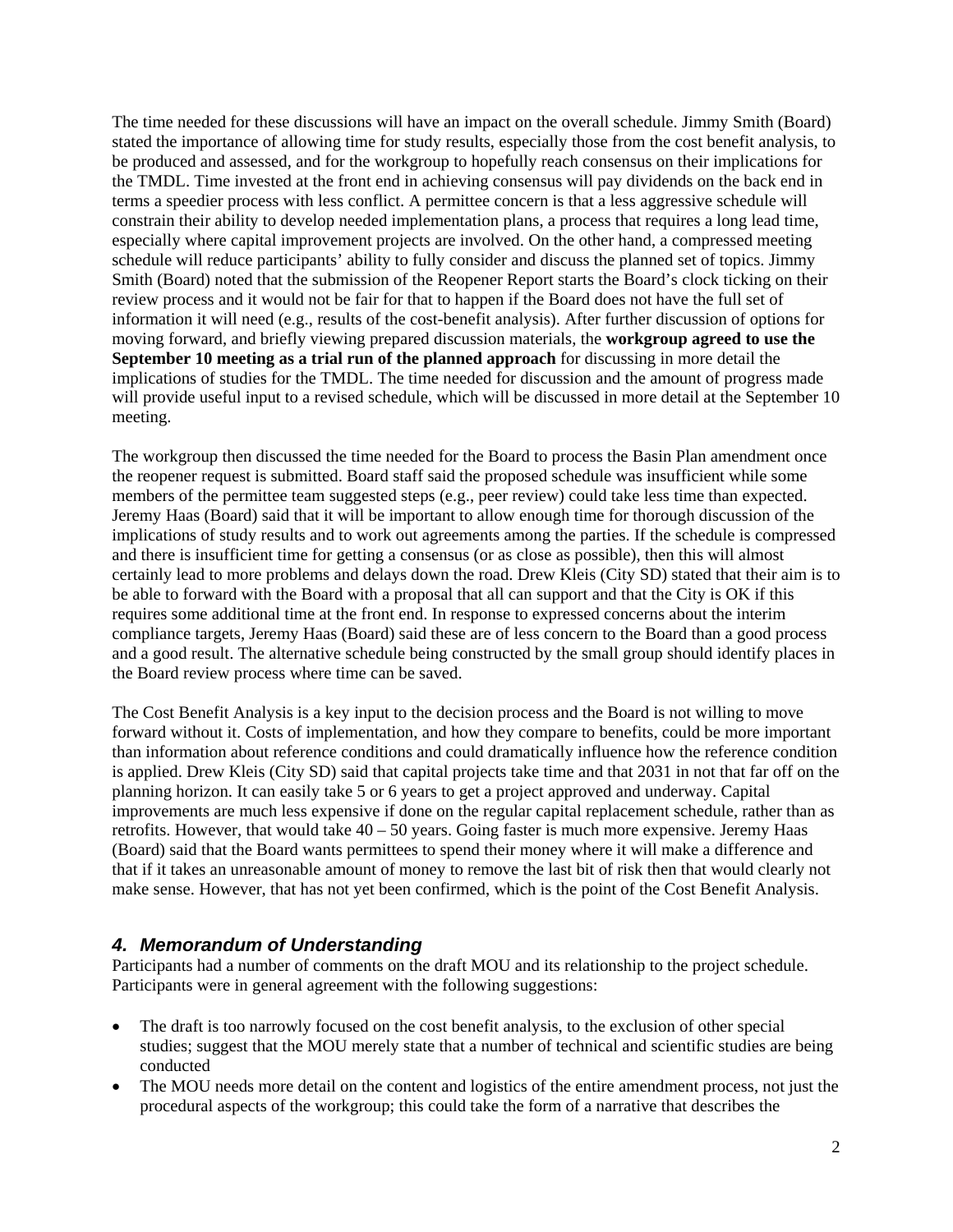progression through studies, presenting results, discussion, recommendations on changes to the Basin Plan, etc.

- The MOU must contain a schedule to get through internal legal review and the workgroup should ensure that the MOU contains a reasonable schedule that participants believe can be met
- Participants should agree on what the MOU needs to include before focusing on the wording of specific sections
	- o For example, when work is likely to be completed, decision points, possible outcomes stemming from those decisions, time needed to process the amendment
- Permittees need a date certain for the end of the activities defined in the MOU
	- o Within that overall timeframe, the MOU should define the sequence of agreed steps and decisions
	- o The scheduling of these interim steps could be flexible
	- o The MOU should include key milestones and suggest an amount of time allowed for decisions needed to move to the next step in the sequence
- The MOU can include a statement to the effect that the Board will accept the reopener request even if the formal date for submitting this request has passed; this may help to reassure permittees that there will be no immediate repercussions if the submittal date is pushed back
- The MOU could include language that adjusts the schedules for interim compliance to accommodate the additional time being requested at the front end for more consideration of study results; Jimmy Smith (Board) will check with other Board staff about the possibility of a "non-enforcement" letter to this effect

The Board is not likely to adopt a high flow suspension. If the State Board adopts something binding in this regard, then the Regional Board will comply. However, if the State Board adopts a recommendation, then the Regional Board will make its own decision informed by local information and priorities. The Board is willing to move the wet weather compliance point to the receiving water at the beach.

The City of San Diego will take the lead on developing language that provides more clarity on the process. All comments on the draft MOU should be sent to Jo Ann Weber (County SD).

## *5. Next steps*

Agreed on next steps include:

- Michelle Mata will meet with a small group of the consultant and permittee team to review the planned overall approach and its relationship to the project and meeting schedule, and to develop a picture of how individual pieces fit in a logical progression. They will also identify opportunities for accelerating the Board's process
- Send comments on the draft MOU to Jo Ann Weber (County SD)
- City of SD he will take the lead on language in the MOU to provide more clarity on the sequence of steps in the process
- Board staff will check on the possibility of a "non-enforcement" letter to accommodate a delay in submittal of the reopener request

See the Workgroup Action Items Report for a complete list of all action items and their status.

## *6. Next meeting date*

The next workgroup meeting will be September 10, from  $10:00$  AM  $- 1:00$  PM, per the agreed meeting schedule.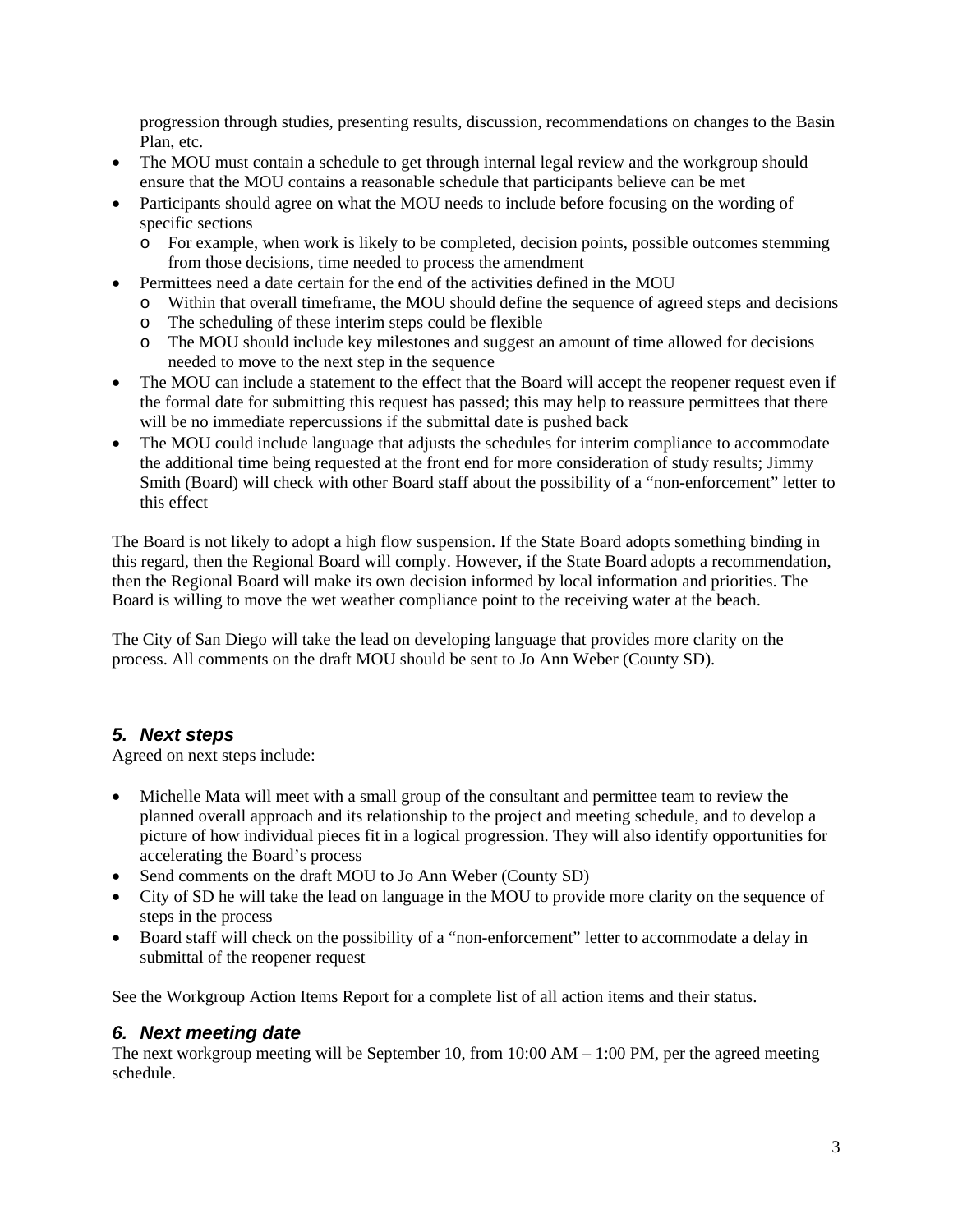#### *Attendees*

Regional Board: Cynthia Gorham, Jeremy Haas, Michelle Mata, Jimmy Smith San Diego City: Drew Kleis, Ruth Kolb San Diego County: Jo Ann Weber Orange County Public Works: Jian Peng City of Laguna Niguel: Nancy Palmer Team: Brock Bernstein, Clint Boschen, Ashli Desai, Chris Minton